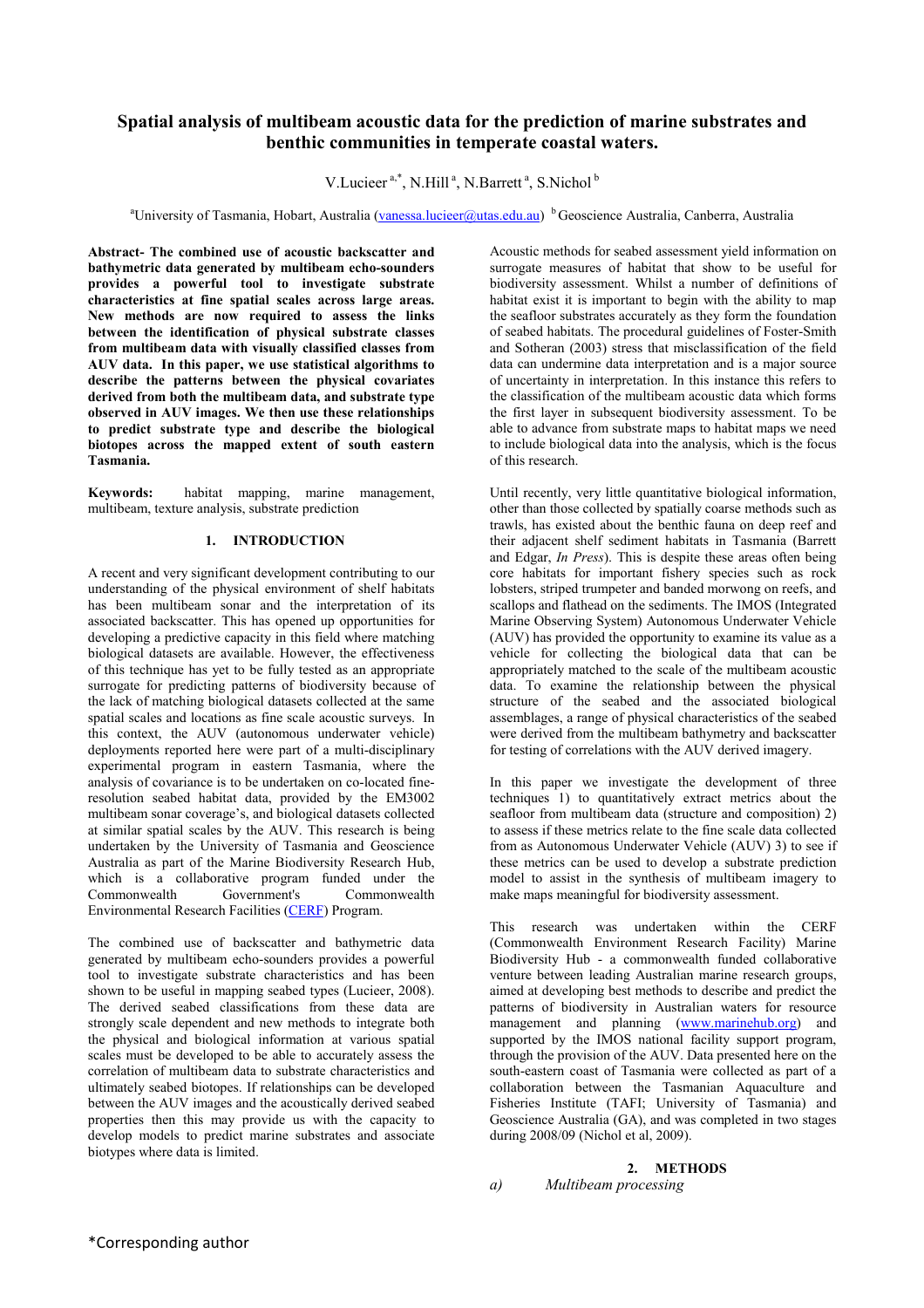A Kongsberg EM3002(D) 300kHz multibeam sonar was used to map sections of the continental shelf along the coast of south eastern Tasmania in February and March 2009 to determine the extent of habitat variability, and provide detailed seabed information to assist the design of the AUV surveys (Figure 1). The study areas included representative habitats from a range of marine environments, water depths (18-120 m), and exposure to oceanic swells. These primarily included coastal reefs and adjacent shelf sediments, to more sheltered embayments.

The multibeam bathymetric grids at 2 m resolution were analysed to develop seven bathymetric input model variables (depth, slope, curvature, profile curvature, planar curvature, northness and eastness). The multibeam backscatter data were analysed with *eCognition* to produce several texture based input variables (GLCM mean, GLCM homogeneity, GLCM contrast, GLCM dissimilarity, Mean backscatter and the Standard deviation of backscatter). Texture features evaluate the texture of an image object based on the grey level co occurrence matrix (GLCM) (Haralick et al. 1973, Ivits et al., 2005). These variables assimilated the multibeam data into 13 derived products that could be used to examine the correlations with the AUV derived products.

The multi-resolution segmentation algorithm implemented in *eCognition* was used to divide the integrated bathymetry and backscatter grids into homogeneous spatial objects at two scales 30 and 60 (*eCognition*, 2005). From the Tasman Peninsula 1106 AUV records were analysed and topographic and texture variables were extracted to correspond with each of these individual sites for subsequent analysis.



re 1. Multibeam sonar image of Hippolyte Rocks, Tasman Peninsula with survey lines for underwater video and AUV

#### *b) AUV processing*

The *AUV Sirius,* operated by the IMOS facility at the University of Sydney was employed to collect fine-scale imagery (each image  $\sim 2.1 \text{ m}^2$ ) over a range of depths and substrates mapped by the multibeam. Substrata, geomorphology and occurrence of sessile organisms were recorded from the digital still images. To quantify substratum type, geomorphology and biota % cover and abundance, individual AUV images were post-processed using the CPCe (Coral Point Count with Excel extensions (Kohler and Gill, 2006) freeware software package, but modified slightly to suit a temperate, rather than tropical, ecosystem. Initial scoring focussed on scoring every 100<sup>th</sup> image scoring focussed on scoring every 100<sup>th</sup> image (approximately 50 m spacing), with subsequent scoring infilling areas of specific focus to increase replication as

needed. Each image was scored using 50 point counts, whereby substrata and species categories were counted for each point. The dominant substrata of mud, sand, gravel, cobble, boulders, rock, patchy reef/sand, sediment veneer and screwshell were identified. The pixel resolution of images, however, meant that many benthic fishes, large macroaglae. mobile invertebrates and large sessile invertebrates could only be identified to genus or morph type (e.g. sponges). Some key ecological taxa (e.g. scallops, sea-urchins, screw shells, and crayfish) were identifiable to species. These key taxa were counted within each image, and sized where possible. The sizes of key taxa were estimated using SeaGis PhotoMeasure™ system software. All seabed images were spatially geo-referenced and subsequently integrated with the multibeam sonar parameters to examine their relative contributions in explaining and predicting seabed complexity and diversity.

#### **3. RESULTS**

Using a range of statistical methods, we were able to use the physical variables we derived from the multibeam acoustic outputs to correctly classify a set of distinct substrate categories derived from the AUV imagery with accuracies as high as 66% using a supervised classification method. Support Vector Machine analysis yielded the best results follwed by Random Forests (63%), Classification Trees (61%) and K-Nearest Neighbour (60%). Backscatter variables alone were good predictors of unconsolidated substrates, whereas incorporation of variables derived from topography significantly improved the classification accuracies of consolidated substrates from 46% to 66%. Further examination showed that mean backscatter of the segments at both scales was distinct between the visually defined classes of the AUV as shown in Figure 2. Unsupervised classification of the multibeam derivative products produced classification accuracies of 58% predicting substrate class numbers and distributions consistent with the AUV visually derived classes.

For understanding biodiversity patterns, variables derived from multibeam products were found to be useful predictors of the spatial distribution of benthic biota. For example, results from the Boosted Regression Tress (BRT) analyses show depth and predicted substrate were important variables determining the distribution of canopy algae, which was more likely to be found on contiguous reef and boulder substrates and only to depths of up to approximately 50 m. Other variables derived from topography and backscatter were important for predicting the distribution of invertebrates. Six archetypes best represented the response of the 23 common taxa to environmental gradients. The predicted distribution of the algae archetype was consistent with canopy algae predicted by BRT. Dominant sponges taxa also grouped together and add a high probability of occurrence on reefs typically in deep water and on complex relief (Figure 3).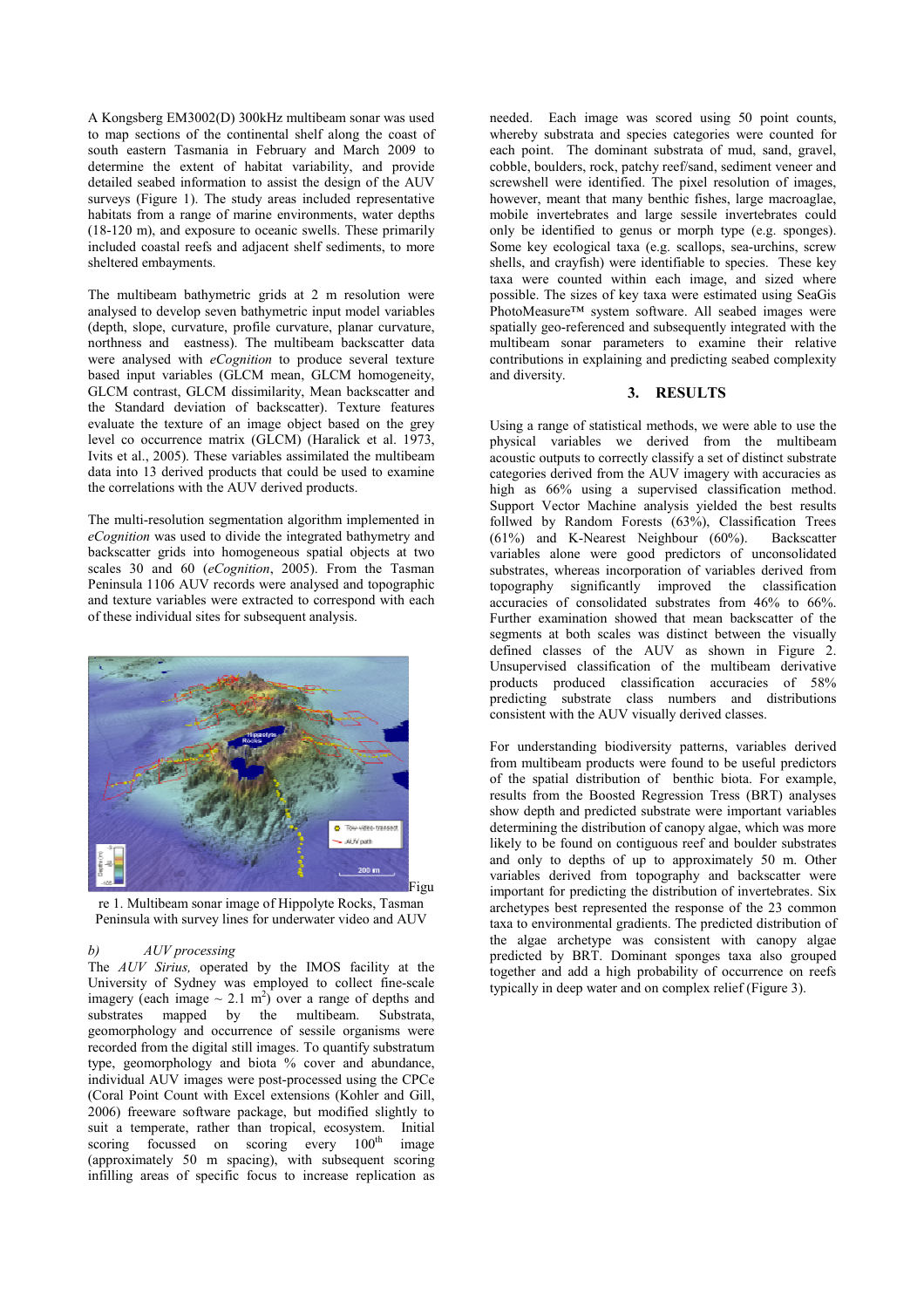

Figure 2. Mean backscatter BS of segmentation 30 showing acoustically distinct classes from AUV visually defined classes of Substrate, Sponge and Rugosity.



Figure 3. Predicted substrate result for the Hippolyte Rocks using Support Vector Machine Model Result B) Predicted probability of occurrence of canopy algae using BRT C) Predicted probability of occurrence of Dominant Corals using Archetype analysis.

#### **4. DISCUSSION**

In this research a method for combining multibeam data with AUV imagery has been developed for the classifcation and prediction of marine substrates in South Eastern Tasmania at 2 m resolution. The techniques described here allow for the quantifiable classification of multibeam data into substrate classes that have associated uncertainty products, which is imperative for mapping fine scale habitat features and identifying change in benthic substrates between acoustic surveys.

From the AUV analysis extensive new bio-physical data identifying the complexity and diversity of seabed substrates and their biological assemblages within this region have been uncovered. From the combined analysis we have learnt that thirty percent of low relied bedrock reefs were in <45 m water depth, where algal assemblages dominated the biota, particularly the kelp *Ecklonia radiata*. The remaining seventy percent were below 45 m depth and covered in spectacular and diverse sponge assemblages. Shelf sediments were often covered with extensive beds of the invasive screw shell (*Maoricolpus roseus*), providing a novel substratum for sponges and other invertebrates to extend their distribution beyond the reefs. These methods are currenlty being extended to examine the comparison of different predicitive modelling aproaches using various components of the multibeam data for different substrate types and therefore seabed biotopes.

Five object based variables and six texture based variables were examined for their prediction capability to discriminate six different habitat classes visually classified from AUV imagery. The results of this preliminary methodology show that there is a strong correlation between the AUV classes and the multibeam data. This methodology is unique in that it allows us to 'break down' the integrated acoustic (backscatter and bathymetric) image into meaningful statistics whereby the correlation of textural objects and topographic parameters can be quantified in their ability to discriminate classes based on the AUV analysis. This may allow us to extrapolate the results from the fine-scale imagery of the AUV system over limited areas of multibeam data. To create reliable models of biodiversity prediction for our inshore systems it is necessary to be able to assess the accuracy of the acoustic data which forms the foundation of broad scale assessments

This research provides a technique for quantitatively interpreting the acoustic imagery into detailed spatiallyexplicit (i.e. full- coverage) seabed maps. The prediction models are strengthened through utilising the AUV imagery firstly to link the datasets with the common substrate class and secondly to value-add to the detailed biological data from the AUV analysis. The AUV data is strengthened in its utilisation as we can extrapolate the biological grouping based on the relationships developed with the multibeam parameters into limited areas, which is more valuable than the spatially limited point maps that could be determined by the AUV alone.

### **5. CONCLUSION**

This methodology will advance the research that answers fundamental questions about the utility of high resolution acoustic data in explaining and predicting patterns of marine benthic biodiversity and the ability to complement this data with high resolution underwater imagery.

#### **6. REFERENCES**

N.S Barrett and G.J Edgar, "Distribution of benthic communities in the fjord-like Bathurst Channel ecosystem, south-western Tasmania, a globally anomalous estuarine protected area," Aquatic Conservation: Marine and Freshwater Ecosystems, *in press.* 

eCognition User Guide, Munich, D. I. G., 2005. eCognition. URL [http://www.definiens.com:March2010]

G. Edgar, "Australian marine habitats in temperate waters". Sydney, Australia, Reed New Holland, 2001.

R. Foster-Smith and I. S. Sotheran "Mapping marine benthic biotypes using acoustic ground discrimination systems." International Journal of Remote Sensing 24(13): 2761-2784, 2003.

R. M, Haralick, K, Shanmugam, R, Dinstein, "Textural features for image classification". IEEE Transactions Systems, Man and Cybernetics 3, 610–621. 1973

E, Ivits, B, Koch, T, Blaschke, M, Jochum, P, Adler, "Landscape structure assessment with image grey values and